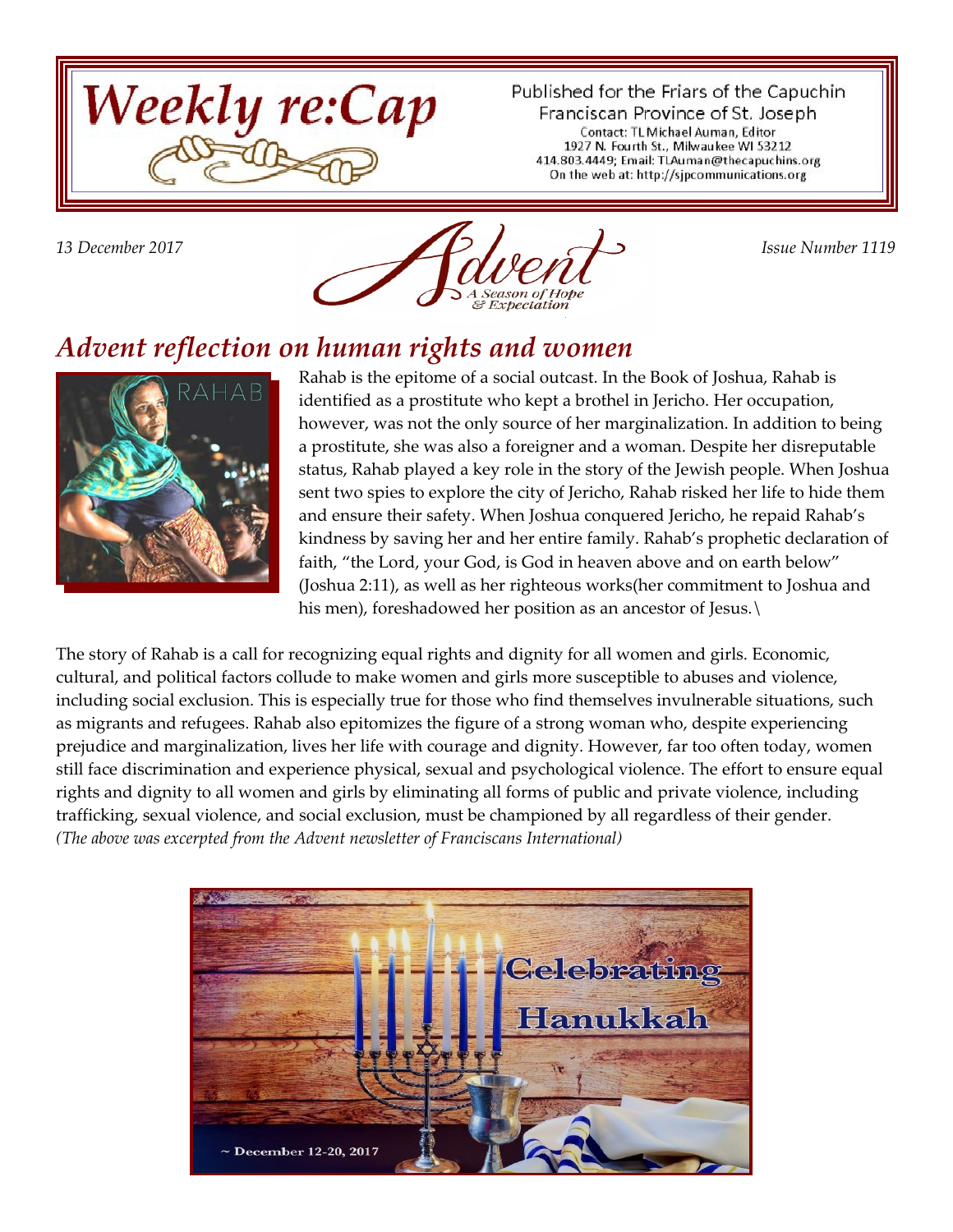# *Friars visit Tanzania*

Recently, Kent Bauer and Gary Wegner traveled to Tanzania to facilitate a workshop for the friars of the Assumption Province. It was held at the MBAGALA Spiritual Center. The participants were pastors and local ministers. Provincial minister, Kalist Tesha, is a former student at CTU in Chicago.



*Friars of the Tanzania Province of Mary of the Assumption (Gary Wegner, seated second from left)*



*Kent Bauer (right) with the local minister and director of the childrens' program*

One of the objective goals of the workshop was for the friars who are leaders to animate their own fraternities by suggestions that were presented through the Capuchin Constitutions and writings of Pope Francis. A good dialogue was mutually shared. Several Capuchin ministry sights Gary and Kent were able to visit in the following week included the Franciscan Seminary MAUA. This facility has been supported by an annual contribution from St Lawrence Seminary, Mt Calvary WI.

The province has fifteen postulants this year. The outreach and ministry of several of the postulants involves assisting children with physical challenges.



*The postulancy class*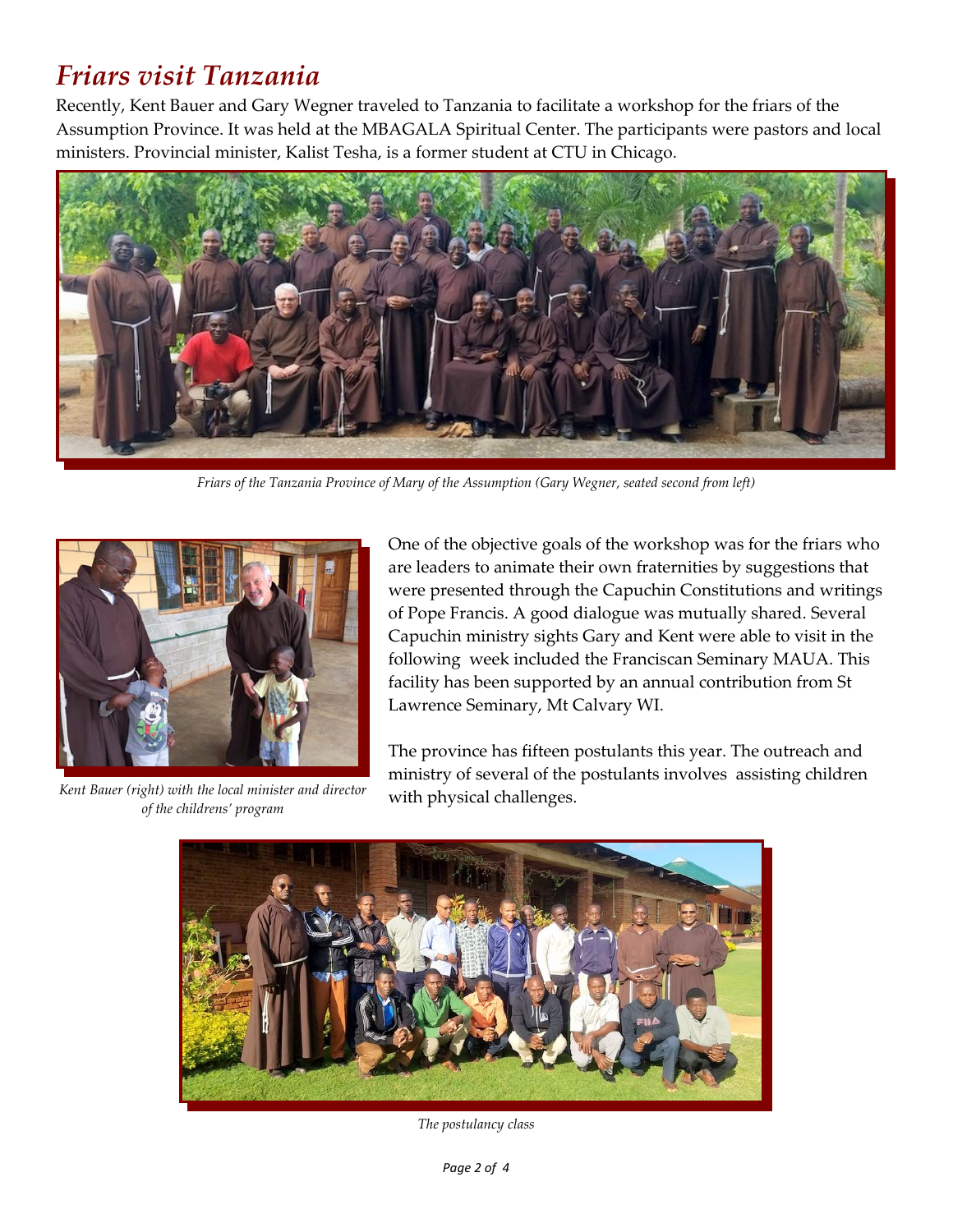### *International Migrants Day: 18 December*



Throughout human history, migration has been a courageous expression of the individual's will to overcome adversity and to live a better life. Today, globalization, together with advances in communications and transportation, has greatly increased the number of people who have the desire and the capacity to move to other places.

This new era has created challenges and opportunities for societies throughout the world.

It also has served to underscore the clear linkage between migration and development, as well as the opportunities it provides for co-development, that is, the concerted improvement of economic and social conditions at both origin and destination.

Migration draws increasing attention in the world nowadays. Mixed with elements of unforeseeability, emergency, and complexity, the challenges and difficulties of international migration require enhanced cooperation and collective action among countries and regions. The United Nations is actively playing a catalyst role in this area, with the aim of creating more dialogues and interactions within countries and regions, as well as propelling experience exchange and collaboration opportunities.

#### *Pope addresses friar minors*

On 23 November, Pope Francis received in audience the members of the Franciscan families of the First Order and Third Order Regular. In his address, Francis emphasized the "minor" aspect of the Franciscans. Following are excerpts from his address.



"The adjective "minor" qualifies the noun "Friar," giving to the bond of fraternity its proper and characteristic quality: it is not the same thing to say "friar"and to say "friar minor." Therefore, when referring to fraternity, it is necessary to keep in mind this typical Franciscan characteristic of fraternal relationship, which demands of you a relationship of "Friars minor."

"Minority is lived first of all in the relationship with the brothers that God has give us. How? By avoiding any behavior of superiority. This means uprooting easy judgments on others and

speaking badly of our brothers behind their backs – this is in the *Admonitions!* – rejecting the temptation to use authority to suppress others; avoiding making others pay for the favors we do for them, while seeing those others do for us as owed to us; turning away from anger and unease at the sin of our brother."

"Minority must also be lived in relation with all the men and women you encounter in your travels in the world, avoiding with the greatest care any attitude of superiority that may distance you from others. Saint Francis expressed this demand clearly in two chapters of the *Regula non bullata* where he links the decision not to appropriate anything (to live *sine proprio)* with the benevolent welcome to every person, to the point of sharing life with the most despised, with those who are considered truly the least of society."

*Ed note: The complete text of the pope's address can be accessed here: http://www.sjpcommunications.org/images/uploads/documents/pope112317.pdf*